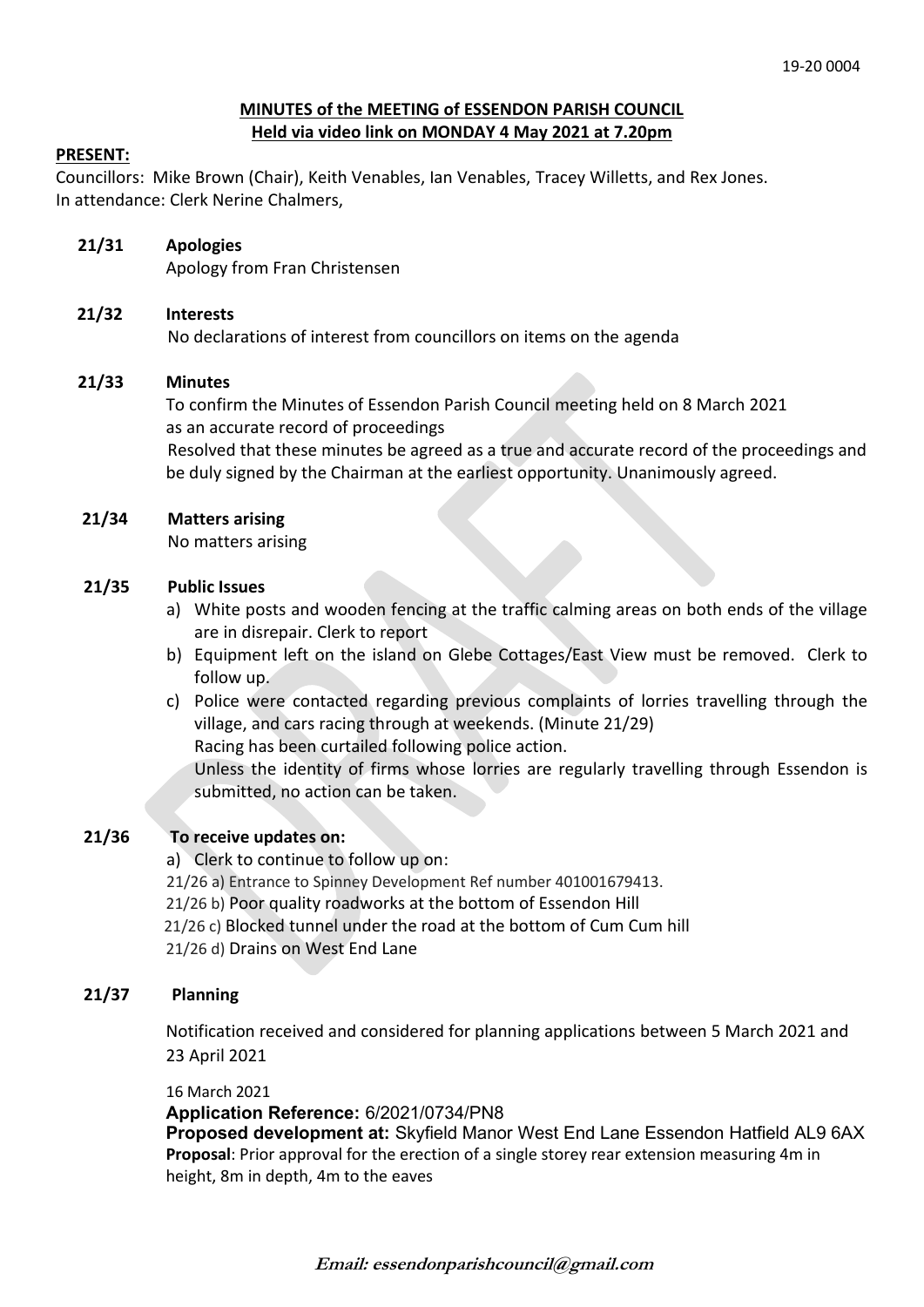#### 16 March 2021

**Application Reference:** 6/2021/0699/HOUSE

**Proposed development at:** 6 Hanbury Cottages Hanbury Lane Essendon Hatfield AL9 6AY

**Proposal**: Erection of part single and part two storey side extension and revised parking layout

### 1 April 2021

**Application Reference:** 6/2021/0933/FULL

**Proposed development at:** Warrenwood Manor Stables and Stud Hornbeam Lane Brookmans Park Hatfield AL9 6JF

**Proposal**: Erection of a rear extension to stable block

### 19 April 2021

## **Application Reference:** 6/2021/0734/PN8

**Proposed development at:** Skyfield Manor West End Lane Essendon Hatfield AL9 6AX **Proposal**: Prior approval for the erection of a single storey rear extension measuring 4m in height, 8m in depth, 4m to the eaves

WHBC reported that, 'Further to our previous notification on the above application, this proposal was considered on 19 April 2021 where the decision was the development did not comply with the conditions and limitations within the above Order and prior approval was refused.'

## **21/38 Finance**

- a) To authorise payments made in accordance with the budget. Unanimously agreed
- b) Online banking with Barclays. After futile attempts to contact Barclays, it was resolved that the clerk should begin the process of transferring the Parish Council accounts from Barclays to Unity Trust Bank. Resolution proposed by Ian Venables, seconded by Tracey Willetts. Signatories to the account will be Mike Brown, Ian Venables and Rex Jones.
- c) Transfer of funds to the Hall Replacement Fund dependent on online banking. Will be done when arrangements for online banking with Unity Trust are complete.
- d) Roof of Village Hall.

The Parish Council was approached by the Village Management Committee for a loan of £6000 to cover the cost of repairing additional and unexpected damage to the roof, which became apparent when the initial repairs were begun. £2,250 will be paid back immediately; the rest as the Hall resumes hiring and is able to replenish funds. It was resolved to make this sum available. Proposed by Mike Brown, seconded by Ian Venables, the resolution was passed unanimously.

Concerns were raised about the quality of the work done by the roofers, the health and safety standards in evidence, and the accuracy of the sum on the invoice presented. As trustees of the Village Hall, the council asked Rex Jones to arrange with the Village Hall Management Committee for Ian Venables to meet the contractor to discuss these concerns.

The Parish Council expressed sincere appreciation of the work done by the Village Hall Management Committee, and the time and effort put in to serve the community.

e) 2020 – 2021 accounts have been submitted to the Internal Auditor. The auditor will begin the process on 10<sup>th</sup> May.